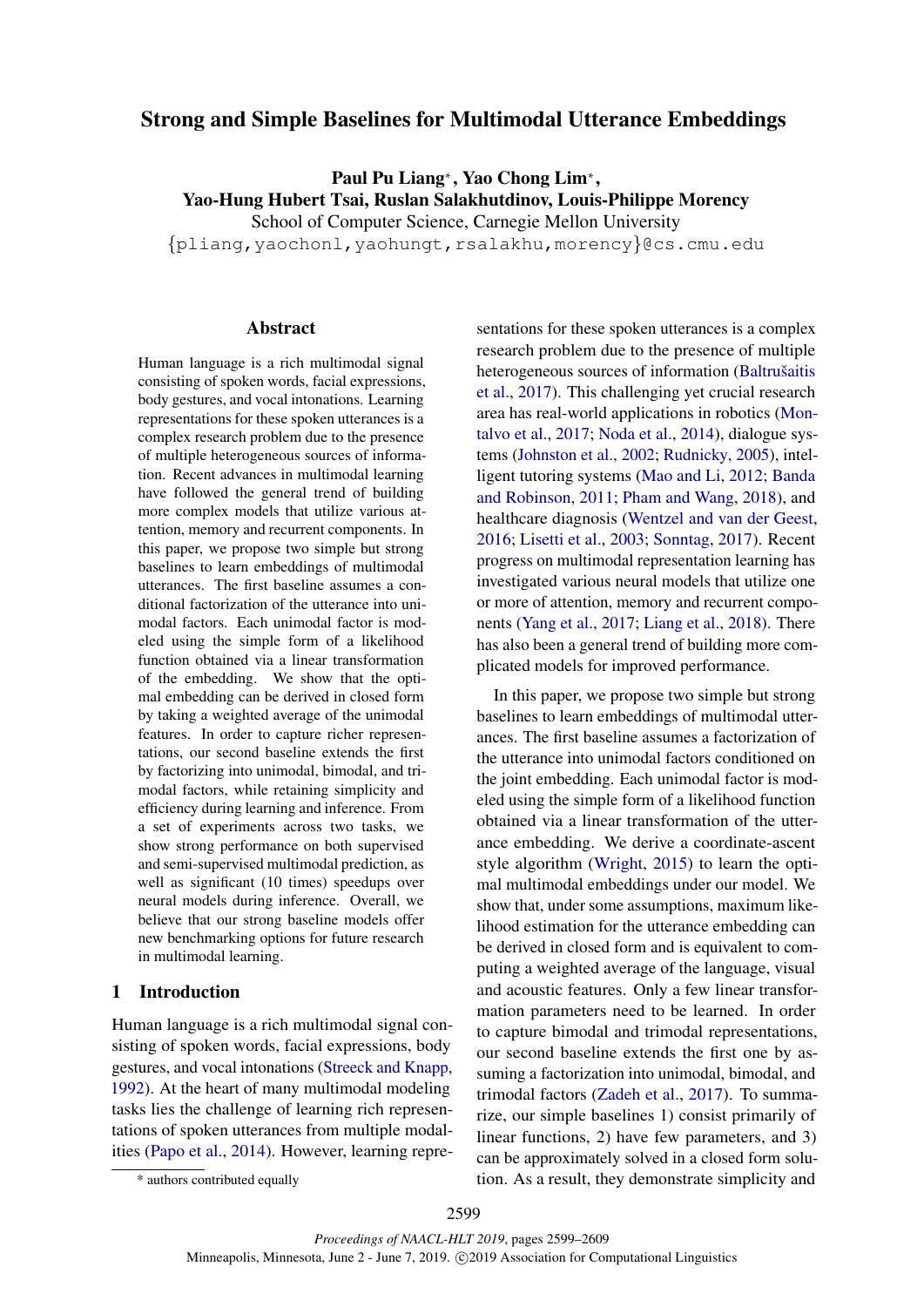efficiency during learning and inference.

We perform a set of experiments across two tasks and datasets spanning multimodal personality traits recognition [\(Park et al.,](#page-9-9) [2014\)](#page-9-9) and multimodal sentiment analysis [\(Zadeh et al.,](#page-10-6) [2016\)](#page-10-6). Our proposed baseline models 1) achieve competitive performance on supervised multimodal learning, 2) improve upon classical deep autoencoders for semisupervised multimodal learning, and 3) are up to 10 times faster during inference. Overall, we believe that our baseline models offer new benchmarks for future multimodal research.

## 2 Related Work

We provide a review of *sentence embeddings*, *multimodal utterance embeddings*, and *strong baselines*.

#### 2.1 Language-Based Sentence Embeddings

Sentence embeddings are crucial for down-stream tasks such as document classification, opinion analysis, and machine translation. With the advent of deep neural networks, multiple network designs such as Recurrent Neural Networks (RNNs) [\(Rumelhart et al.,](#page-10-7) [1986\)](#page-10-7), Long-Short Term Memory networks (LSTMs) [\(Hochre](#page-9-10)[iter and Schmidhuber,](#page-9-10) [1997\)](#page-9-10), Temporal Convolutional Networks [\(Bai et al.,](#page-8-2) [2018\)](#page-8-2), and the Transformer [\(Vaswani et al.,](#page-10-8) [2017\)](#page-10-8) have been proposed and achieve superior performance. However, more training data is required for larger models [\(Pe](#page-9-11)[ters et al.,](#page-9-11) [2018\)](#page-9-11). In light of this challenge, researchers have started to leverage unsupervised training objectives to learn sentence embedding which showed state-of-the-art performance across multiple tasks [\(Devlin et al.,](#page-8-3) [2018\)](#page-8-3). In our paper, we go beyond unimodal language-based sentence embeddings and consider multimodal spoken utterances where additional information from the nonverbal behaviors is crucial to infer speaker intent.

### 2.2 Multimodal Utterance Embeddings

Learning multimodal utterance embeddings brings a new level of complexity as it requires modeling both intra-modal and inter-modal interactions [\(Liang et al.,](#page-9-8) [2018\)](#page-9-8). Previous approaches have explored variants of graphical models and neural networks for multimodal data. RNNs [\(Elman,](#page-8-4) [1990;](#page-8-4) [Jain and Medsker,](#page-9-12) [1999\)](#page-9-12), LSTMs [\(Hochreiter](#page-9-10) [and Schmidhuber,](#page-9-10) [1997\)](#page-9-10), and convolutional neural networks [\(Krizhevsky et al.,](#page-9-13) [2012\)](#page-9-13) have been extended for multimodal settings [\(Rajagopalan et al.,](#page-9-14)

[2016;](#page-9-14) [Lee et al.,](#page-9-15) [2018\)](#page-9-15). Experiments on more advanced networks suggested that encouraging correlation between modalities [\(Yang et al.,](#page-10-3) [2017\)](#page-10-3), enforcing disentanglement on multimodal representations [\(Tsai et al.,](#page-10-9) [2018\)](#page-10-9), and using attention to weight modalities [\(Gulrajani et al.,](#page-8-5) [2017\)](#page-8-5) led to better performing multimodal representations. In our paper, we present a new perspective on learning multimodal utterance embeddings by assuming a conditional factorization over the language, visual and acoustic features. Our simple but strong baseline models offer an alternative approach that is extremely fast and competitive on both supervised and semi-supervised prediction tasks.

#### 2.3 Strong Baseline Models

A recent trend in NLP research has been geared towards building simple but strong baselines [\(Arora](#page-8-6) [et al.,](#page-8-6) [2017;](#page-8-6) [Shen et al.,](#page-10-10) [2018;](#page-10-10) [Wieting and Kiela,](#page-10-11) [2019;](#page-10-11) [Denkowski and Neubig,](#page-8-7) [2017\)](#page-8-7). The effectiveness of these baselines indicate that complicated network components are not always required. For example, [Arora et al.](#page-8-6) [\(2017\)](#page-8-6) constructed sentence embeddings from weighted combinations of word embeddings which requires no trainable parameters yet generalizes well to down-stream tasks. [Shen et al.](#page-10-10) [\(2018\)](#page-10-10) proposed parameter-free pooling operations on word embeddings for document classification, text sequence matching, and text tagging. [Wieting and Kiela](#page-10-11) [\(2019\)](#page-10-11) discovered that random sentence encoders achieve competitive performance as compared to larger models that involve expensive training and tuning. [Denkowski](#page-8-7) [and Neubig](#page-8-7) [\(2017\)](#page-8-7) emphasized the importance of choosing a basic neural machine translation model and carefully reporting the relative gains achieved by the proposed techniques. Authors in other domains have also highlighted the importance of developing strong baselines [\(Lakshminarayanan et al.,](#page-9-16) [2017;](#page-9-16) [Sharif Razavian et al.,](#page-10-12) [2014\)](#page-10-12). To the best of our knowledge, our paper is the first to propose and evaluate strong, non-neural baselines for multimodal utterance embeddings.

#### 3 Baselines for Multimodal Learning

#### 3.1 Notation

Suppose we are given video data where each utterance segment is denoted as s. Each segment contains individual words  $w$  in a sequence  $w$ , visual features  $v$  in a sequence  $v$ , and acoustic features  $a$ in a sequence a. We aim to learn a representation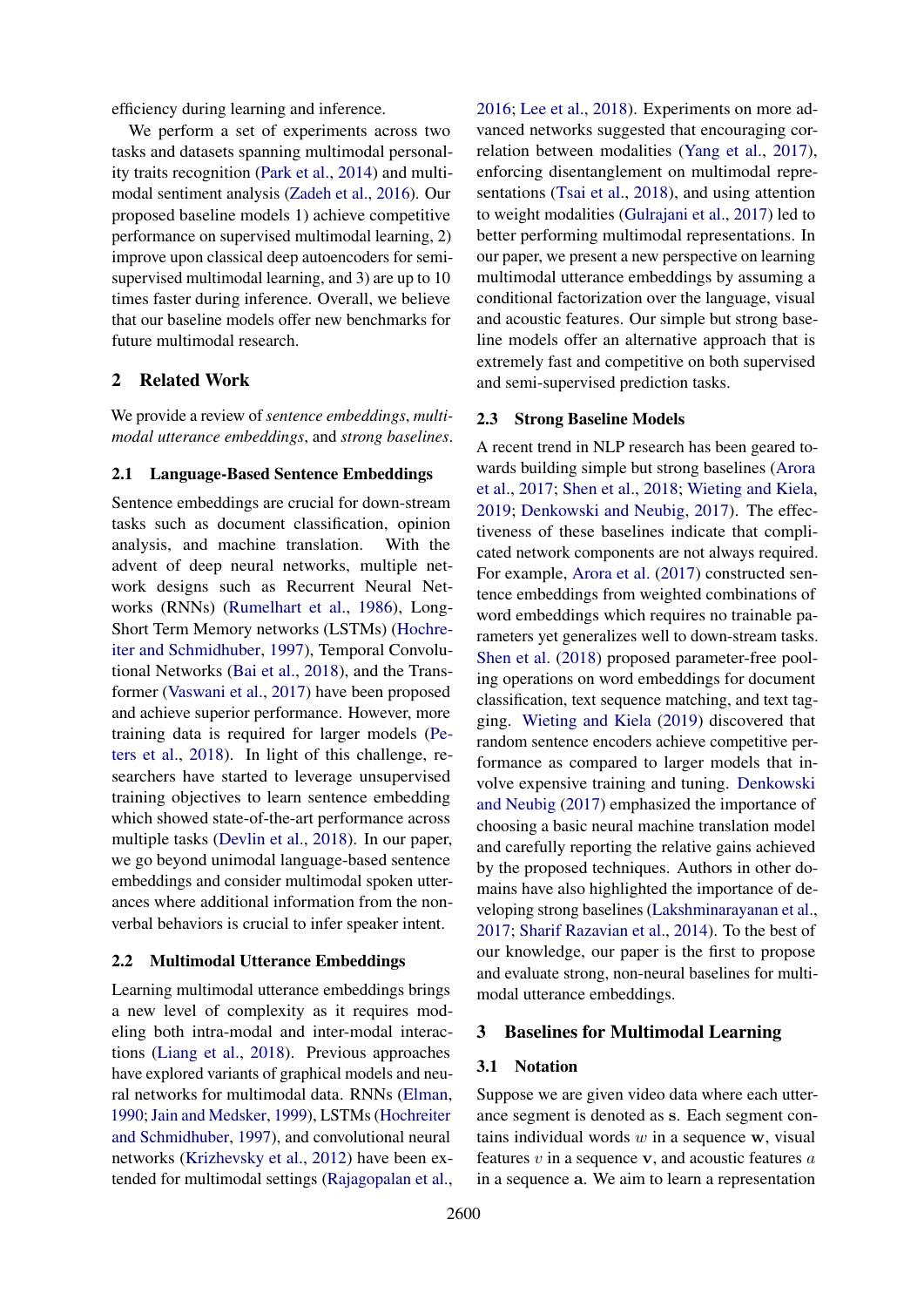<span id="page-2-1"></span>

Figure 1: Our baseline model assumes a factorization of the multimodal utterance into unimodal factors conditioned on the joint utterance embedding. Each unimodal factor is modeled using the simple form of a likelihood function obtained via a linear transformation of the utterance embedding. We show that, under some assumptions, maximum likelihood estimation for the utterance embedding can be derived in closed form and is equivalent to taking a weighted average of the language, visual and acoustic features.

 $m<sub>s</sub>$  for each segment that summarizes information present in the multimodal utterance.

#### 3.2 Background

Our model is related to the work done by [Arora](#page-8-8) [et al.](#page-8-8) [\(2016\)](#page-8-8) and [Arora et al.](#page-8-6) [\(2017\)](#page-8-6). In the following, we first provide a brief review of their method. Given a sentence, [Arora et al.](#page-8-8) [\(2016\)](#page-8-8) aims to learn a sentence embedding  $c_s$ . They do so by assuming that the probability of observing a word  $w_t$  at time  $t$  is given by a log-linear word production model [\(Mnih and Hinton,](#page-9-17) [2007\)](#page-9-17) with respect to  $c_s$ :

$$
\mathbb{P}[w_t|c_s] = \frac{\exp\left(\langle v_{w_t}, c_s \rangle\right)}{Z_{c_s}},\tag{1}
$$

<span id="page-2-0"></span>where  $c_s$  is the sentence embedding (context),  $v_{w_t}$ represents the word vector associated with word  $w_t$ and  $Z_{c_s} = \sum_{w \in V} \exp(\langle v_w, c_s \rangle)$  is a normalizing constant over all words in the vocabulary. Given this posterior probability, the desired sentence embedding  $c_s$  can be obtained by maximizing Equa-tion [\(1\)](#page-2-0) with respect to  $c_s$ . Under some assumptions on  $c_s$ , this maximization yields a closed-form solution which provides an efficient learning algorithm for sentence embeddings.

[Arora et al.](#page-8-6) [\(2017\)](#page-8-6) further extends this model by introducing a "smoothing term"  $\alpha$  to account for the production of frequent stop words or out of context words independent of the discourse vector. Given estimated unigram probabilities  $p(w)$ , the

probability of a word at time  $t$  is given by

<span id="page-2-2"></span>
$$
\mathbb{P}[w_t|c_s] = \alpha p(w_t) + (1-\alpha) \frac{\exp(\langle v_{w_t}, c_s \rangle)}{Z_{c_s}}.
$$
 (2)

Under this model with the additional hyperparameter  $\alpha$ , we can still obtain a closed-form solution for the optimal  $c_s$ .

#### 3.3 Baseline 1: Factorized Unimodal Model

In this subsection, we outline our method for learning representations of multimodal utterances. An overview of our proposed baseline model is shown in Figure [1.](#page-2-1) Our method begins by assuming a factorization of the multimodal utterance into unimodal factors conditioned on the joint utterance embedding. Next, each unimodal factor is modeled using the simple form of a likelihood function obtained via a linear transformation of the utterance embedding. Finally, we incorporate positional encodings to represent temporal information in the features. We first present the details of our proposed baseline before deriving a coordinate ascent style optimization algorithm to learn utterance embeddings in our model.

Unimodal Factorization: We use  $m<sub>s</sub>$  to represent the multimodal utterance embedding. To begin, we simplify the composition of  $m<sub>s</sub>$  by assuming that the segment s can be conditionally factorized into words (w), visual features (v), and acoustic features (a). Each factor is also associated with a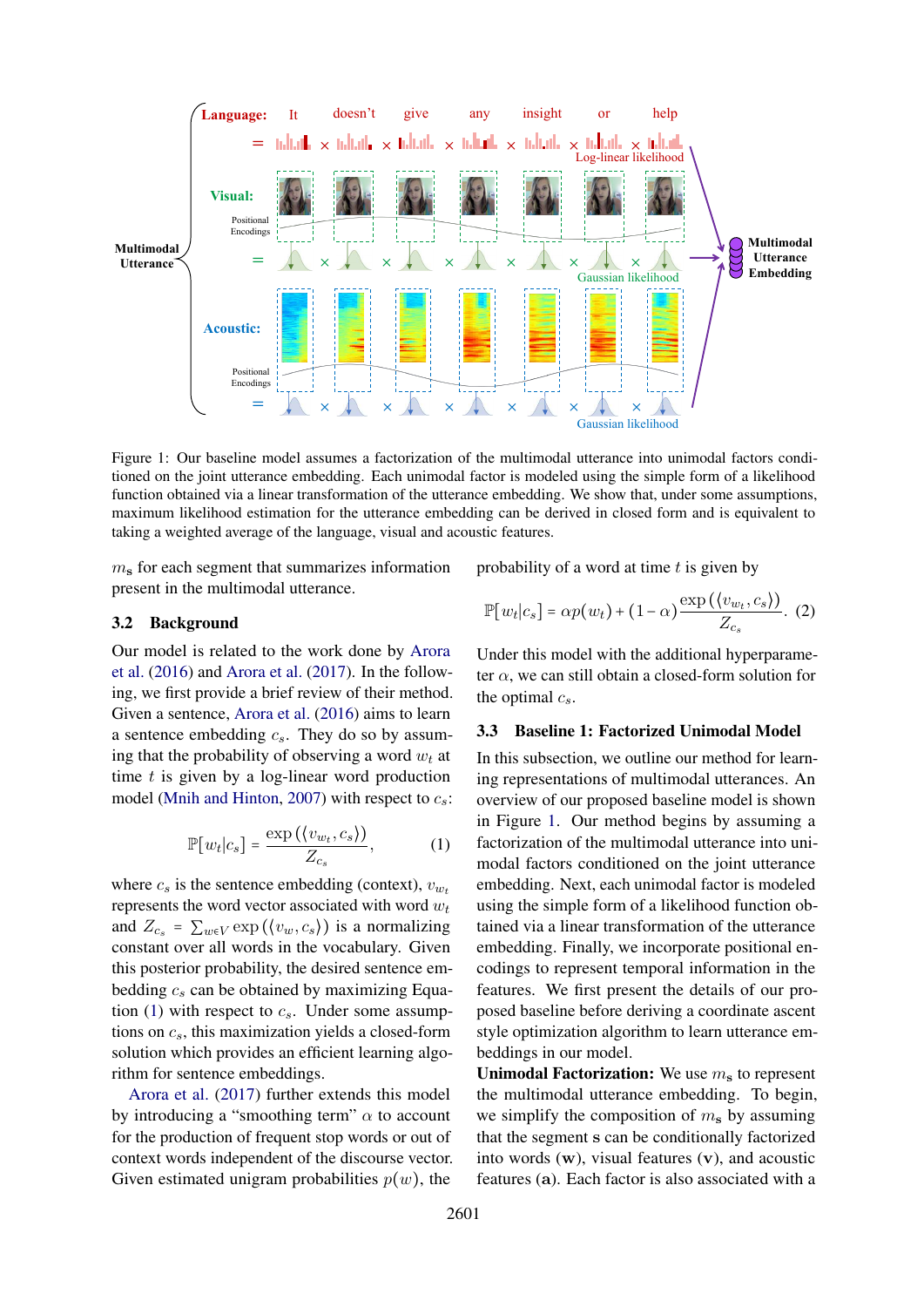temperature hyperparameter  $(\alpha_{\bf w}, \alpha_{\bf v}, \alpha_{\bf a})$  that represents the contribution of each factor towards the multimodal utterance. The likelihood of a segment s given the embedding  $m<sub>s</sub>$  is therefore

$$
\mathbb{P}[\mathbf{s}|m_{\mathbf{s}}] = \mathbb{P}[\mathbf{w}|m_{\mathbf{s}}]^{\alpha_{\mathbf{w}}} (\mathbb{P}[\mathbf{v}|m_{\mathbf{s}}])^{\alpha_{\mathbf{v}}} \mathbb{P}[\mathbf{a}|m_{\mathbf{s}}]^{\alpha_{\mathbf{a}}}
$$

$$
= \prod_{w \in \mathbf{w}} \mathbb{P}[w|m_{\mathbf{s}}]^{\alpha_{\mathbf{w}}} \prod_{v \in \mathbf{v}} \mathbb{P}[v|m_{\mathbf{s}}]^{\alpha_{\mathbf{v}}} \prod_{a \in \mathbf{a}} \mathbb{P}[a|m_{\mathbf{s}}]^{\alpha_{\mathbf{a}}}.
$$
(3)

Choice of Likelihood Functions: As suggested by [Arora et al.](#page-8-6) [\(2017\)](#page-8-6), given  $m_s$ , we model the probability of a word  $w$  using Equation [\(2\)](#page-2-2). In order to analytically solve for  $m_s$ , a lemma is introduced by [Arora et al.](#page-8-8) [\(2016,](#page-8-8) [2017\)](#page-8-6) which states that the partition function  $Z_{m_s}$  is concentrated around some constant Z (for all  $m_s$ ). This lemma is also known as the "self-normalizing" phenomenon of log-linear models [\(Andreas and Klein,](#page-8-9) [2015;](#page-8-9) [An](#page-8-10)[dreas et al.,](#page-8-10) [2015\)](#page-8-10). We use the same assumption and treat  $Z_{m_{s}t} \approx Z$  for all  $m_{s}$ .

Unlike discrete text tokens, the visual features are continuous. We assume that the visual features are generated from an isotropic Gaussian distribution. In section [5.1,](#page-6-0) we visually analyze the distribution of the features for real world datasets and show that these likelihood modeling assumptions are indeed justified. The Gaussian distribution is parametrized by simple linear transformations  $W_v^{\mu}, W_v^{\sigma} \in \mathbb{R}^{|v| \times |m_{\mathbf{s}}|}$  and  $b_v^{\mu}, b_v^{\sigma} \in \mathbb{R}^{|v|}$ :

$$
v|m_{\mathbf{s}} \sim \mathcal{N}(\mu_v, \sigma_v^2),\tag{4}
$$

$$
\mu_v = W_v^{\mu} m_s + b_v^{\mu}, \qquad (5)
$$

$$
\sigma_v = \text{diag}\left(\exp\left(W_v^{\sigma} m_{\mathbf{s}} + b_v^{\sigma}\right)\right). \tag{6}
$$

Similarly, we also assume that the continuous acoustic features are generated from a different isotropic Gaussian distribution parametrized as:

$$
a|m_{\mathbf{s}} \sim \mathcal{N}(\mu_a, \sigma_a^2),\tag{7}
$$

$$
\mu_a = W_a^{\mu} m_s + b_a^{\mu}, \qquad (8)
$$

$$
\sigma_a = \text{diag}\left(\exp\left(W_a^{\sigma} m_{\mathbf{s}} + b_a^{\sigma}\right)\right). \tag{9}
$$

Positional Encodings: Finally, we incorporate positional encodings [\(Vaswani et al.,](#page-10-8) [2017\)](#page-10-8) into the features to represent temporal information. We use d-dimensional positional encodings with entries:

$$
PE_{pos,2i} = \sin(pos/10000^{2i/d}),
$$
 (10)

$$
PE_{pos,2i+1} = \cos(pos/10000^{2i/d}).
$$
 (11)

where *pos* is the position (time step) and  $i \in [1, d]$ indexes the dimension of the positional encodings. We call this resulting model Multimodal Baseline 1 (MMB1).

<span id="page-3-2"></span>

| <b>Algorithm 1 Baseline 1</b> |                                                                |  |  |  |  |  |  |
|-------------------------------|----------------------------------------------------------------|--|--|--|--|--|--|
| 1: procedure BASELINE 1       |                                                                |  |  |  |  |  |  |
| 2:                            | Initialize $m_s$ , $W$ , $b$ .                                 |  |  |  |  |  |  |
| 3:                            | for each iteration do                                          |  |  |  |  |  |  |
| 4:                            | Fix $W^{(k)}$ , $b^{(k)}$ , compute $m_s^{(k)}$ by (13).       |  |  |  |  |  |  |
| 5:                            | Fix $m_s^{(k)}$ , compute $\nabla_W \mathcal{L}$ by (21-22).   |  |  |  |  |  |  |
| 6:                            | Fix $m_s^{(k)}$ , compute $\nabla_b \mathcal{L}$ by (23-24).   |  |  |  |  |  |  |
| 7:                            | Update $W^{(k+1)}$ from $W^{(k)}$ and $\nabla_W \mathcal{L}$ . |  |  |  |  |  |  |
| 8:                            | Update $b^{(k+1)}$ from $b^{(k)}$ and $\nabla_b \mathcal{L}$ . |  |  |  |  |  |  |

#### <span id="page-3-5"></span><span id="page-3-3"></span>3.4 Optimization for Baseline 1

We define our objective function by the loglikelihood of the observed multimodal utterance s. The maximum likelihood estimator of the utterance embedding  $m_s$  and the linear transformation parameters  $W$  and  $b$  can then be obtained by maximizing this objective

<span id="page-3-1"></span>
$$
\mathcal{L}(m_{\mathbf{s}}, W, b; \mathbf{s}) = \log \mathbb{P}[\mathbf{s}|m_{\mathbf{s}}; W, b], \qquad (12)
$$

where we use  $W$  and  $b$  to denote all linear transformation parameters.

<span id="page-3-4"></span>Coordinate Ascent Style Algorithm: Since the objective [\(12\)](#page-3-1) is not jointly convex in  $m_s$ , W and b, we optimize by alternating between: 1) solving for  $m_s$  given the parameters W and b at the current iterate, and 2) given  $m_s$ , updating W and b using a gradient-based algorithm. This resembles the coordinate ascent optimization algorithm which maximizes the objective according to each coordinate separately [\(Tseng,](#page-10-13) [2001;](#page-10-13) [Wright,](#page-10-4) [2015\)](#page-10-4). Algorithm [1](#page-3-2) presents our method for learning utterance embeddings. In the following sections, we describe how to solve for  $m_s$  and update W and b. **Solving for**  $m_s$ **:** We first derive an algorithm to solve for the optimal  $m_s$  given the log likelihood objective in  $(12)$ , and parameters W and b.

<span id="page-3-6"></span>Theorem 1. *[Solving for* ms*] Assume the optimal*  $m_s$  *lies on the unit sphere (i.e.*  $||m_s||_2^2 = 1$ *), then closed form of* m<sup>s</sup> *in line 4 in Algorithm [1](#page-3-2) is*

$$
m_{s}^{*} = \sum_{w \in s} \psi_{w} w
$$
  
+ 
$$
\sum_{v \in s} \left( W_{v}^{\mu \tau} \tilde{v}^{(1)} \psi_{v}^{(1)} + W_{v}^{\sigma \tau} \tilde{v}^{(2)} \psi_{v}^{(2)} \right)
$$
  
+ 
$$
\sum_{a \in s} \left( W_{a}^{\mu \tau} \tilde{a}^{(1)} \psi_{a}^{(1)} + W_{a}^{\sigma \tau} \tilde{a}^{(2)} \psi_{a}^{(2)} \right). (13)
$$

*where the shifted visual and acoustic features are:*

<span id="page-3-0"></span> $\tilde{v}^{(1)} = v - b_v^{\mu}, \ \tilde{v}^{(2)} = (v - b_v^{\mu}) \otimes (v - b_v^{\mu}), \quad (14)$ 

$$
\tilde{a}^{(1)} = a - b_a^{\mu}, \; \tilde{a}^{(2)} = (a - b_a^{\mu}) \otimes (a - b_a^{\mu}), \quad (15)
$$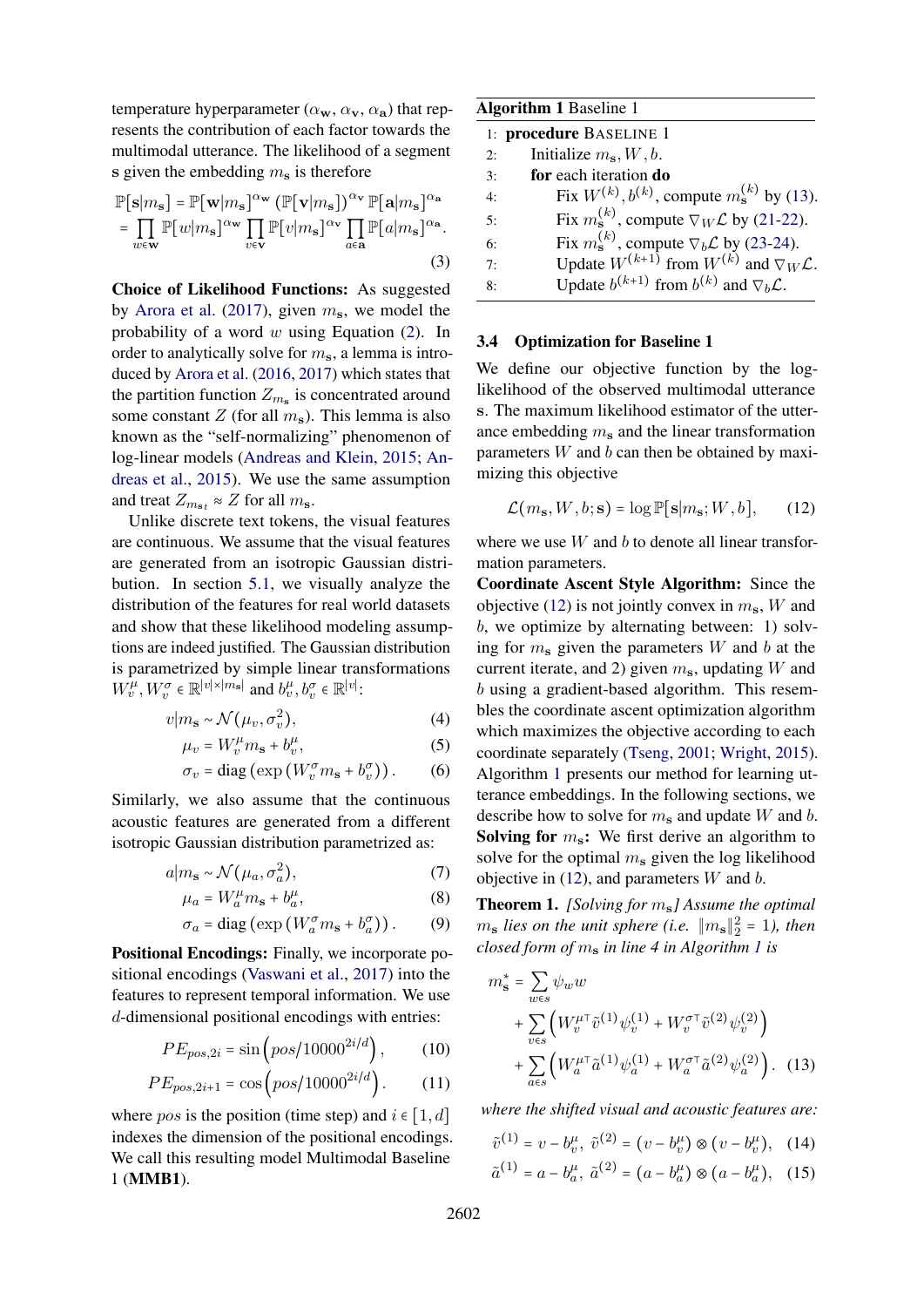*where* ⊗ *denotes Hadamard (element-wise) product and the weights* ψ*'s are given as follows:*

$$
\psi_w = \frac{\alpha_{\mathbf{w}}(1-\alpha)/(\alpha Z)}{p(w) + (1-\alpha)/(\alpha Z)},\tag{16}
$$

$$
\psi_v^{(1)} = \text{diag}\left(\frac{\alpha_v}{\exp(2b_v^{\sigma})}\right),\tag{17}
$$

$$
\psi_v^{(2)} = \text{diag}\left(\frac{\alpha_v}{\exp(2b_v^{\sigma})} - \alpha_v\right),\qquad(18)
$$

$$
\psi_a^{(1)} = \text{diag}\left(\frac{\alpha_a}{\exp(2b_a^{\sigma})}\right),\tag{19}
$$

$$
\psi_a^{(2)} = \text{diag}\left(\frac{\alpha_\mathbf{a}}{\exp\left(2b_a^{\sigma}\right)} - \alpha_\mathbf{a}\right). \tag{20}
$$

*Proof.* The proof is adapted from [Arora et al.](#page-8-6) [\(2017\)](#page-8-6) and involves computing the gradients  $\nabla_{m_{\mathbf{s}}} \log \mathbb{P}[\cdot | m_{\mathbf{s}}]^{\alpha}$ . We express  $\log \mathbb{P}[\cdot | m_{\mathbf{s}}]$  via a Taylor expansion approximation and we observe that  $\log \mathbb{P}[\cdot|m_{s}] \approx c + \langle m_{s}, g \rangle$  for a constant c and a vector g. Then, we can obtain  $m_s^*$  by computing  $\argmax_{m_{\mathbf{s}}^*}\mathcal{L}(m_{\mathbf{s}},W,b;\mathbf{s})$  which yields a closedform solution. Please refer to the supplementary material for proof details.  $\Box$ 

Observe that the optimal embedding  $m<sub>s</sub><sup>*</sup>$  is a weighted average of the word features  $w$  and the (shifted and transformed) visual and acoustic features,  $\tilde{v}$  and  $\tilde{a}$ . Our choice of a Gaussian likelihood for the visual and acoustic features introduces a squared term  $(v - b_v^{\mu}) \otimes (v - b_v^{\mu})$  to account for the  $\ell_2$ distance present in the pdf. The transformation matrix  $W^{\dagger}$  transforms the visual and acoustic features into the multimodal embedding space. Regarding the weights  $\psi$ , note that: 1) the weights are proportional to the global temperatures  $\alpha$  assigned to that modality, 2) the weights  $\psi_w$  are inversely proportional to  $p(w)$  (rare words carry more weight), and 3) the weights  $\psi_v$  and  $\psi_a$  scale each feature dimension inversely by their magnitude.

**Updating** W and  $b$ : To find the optimal linear transformation parameters  $W$  and  $b$  to maximize the objective in [\(12\)](#page-3-1), we perform gradient-based optimization on  $W$  and  $b$  (in Algorithm [1](#page-3-2) line 5-8).

<span id="page-4-4"></span>Proposition 1. *[Updating* W *and* b*] The gradients*  $\nabla_W \mathcal{L}(m_\mathbf{s}, W, b)$  and  $\nabla_b \mathcal{L}(m_\mathbf{s}, W, b)$ , in each di*mension, are:*

$$
\nabla_{W_{v\,ij}^{\mu}}\mathcal{L}(m_{\mathbf{s}},W,b) = \alpha_{\mathbf{v}} \text{tr}\left[\left(\sigma_{v}^{-2}(v-\mu_{v})\right)^{\top}m_{\mathbf{s}j}\right],\tag{21}
$$

$$
\nabla_{W_{v_{ij}}^{\sigma}} \mathcal{L}(m_{s}, W, b) =
$$
  
 
$$
-\frac{\alpha_{\mathbf{v}}}{2} tr \left[ \left( \sigma_{v}^{-2} - \sigma_{v}^{-2} (v - \mu_{v}) (v - \mu_{v})^{\top} \sigma_{v}^{-2} \right)^{\top} \sigma_{vii} m_{\mathbf{s}j} \right],
$$
  
(22)

<span id="page-4-2"></span><span id="page-4-1"></span>
$$
\nabla_{b_v^{\mu}} \mathcal{L}(m_{\mathbf{s}}, W, b) = \alpha_{\mathbf{v}} \text{tr}\left[\left(\sigma_v^{-2} (v - \mu_v)\right)^{\top}\right], \quad (23)
$$

<span id="page-4-3"></span>
$$
\nabla_{b_v^{\sigma}} \mathcal{L}(m_s, W, b)
$$
  
=  $-\frac{\alpha_v}{2} \text{tr} \left[ \left( \sigma_v^{-2} - \sigma_v^{-2} (v - \mu_v) (v - \mu_v)^\top \sigma_v^{-2} \right)^\top \sigma_{vii} \right].$  (24)

*Proof.* The proof involves differentiating the log likelihood of a multivariate Gaussian with respect to  $\mu$  and  $\sigma$  before applying the chain rule to  $\mu = W^{\mu}m_{s} + b^{\mu}$  and  $\sigma =$ diag  $(\exp(W^{\sigma}m_{s}+b^{\sigma}))$ .  $\Box$ 

### 3.5 Baseline 2: Incorporating Bimodal and Trimodal Interactions

So far, we have assumed the utterance segment s can be independently factorized into unimodal features. In this subsection, we extend the setting to take account for bimodal and trimodal interactions. We adopt the idea of early-fusion [\(Srivas](#page-10-14)[tava and Salakhutdinov,](#page-10-14) [2012\)](#page-10-14), which means the bimodal and trimodal interactions are captured by the concatenated features from different modalities. Specifically, we define our factorized model as:

$$
\mathbb{P}[\mathbf{s}|m_{\mathbf{s}}] = \mathbb{P}[\mathbf{w}|m_{\mathbf{s}}]^{\alpha_{\mathbf{w}}} \mathbb{P}[\mathbf{v}|m_{\mathbf{s}}]^{\alpha_{\mathbf{v}}} \mathbb{P}[\mathbf{a}|m_{\mathbf{s}}]^{\alpha_{\mathbf{a}}}
$$

$$
\mathbb{P}[(\mathbf{w} \oplus \mathbf{v})|m_{\mathbf{s}}]^{\alpha_{\mathbf{w}\mathbf{v}}} \mathbb{P}[(\mathbf{w} \oplus \mathbf{a})|m_{\mathbf{s}}]^{\alpha_{\mathbf{w}\mathbf{a}}}
$$

$$
\mathbb{P}[(\mathbf{v} \oplus \mathbf{a})|m_{\mathbf{s}}]^{\alpha_{\mathbf{w}\mathbf{a}}} \mathbb{P}[(\mathbf{w} \oplus \mathbf{v} \oplus \mathbf{a})|m_{\mathbf{s}}]^{\alpha_{\mathbf{w}\mathbf{v}\mathbf{a}}}, \tag{25}
$$

where  $\oplus$  denotes vector concatenation for bimodal and trimodal features. Each of the individual probabilities factorize in the same way as Equation [\(3\)](#page-3-3) (i.e.  $\mathbb{P}[\mathbf{a}|m_{\mathbf{s}}]^{\alpha_{\mathbf{a}}} = \prod_{a \in \mathbf{a}} \mathbb{P}[a|m_{\mathbf{s}}]^{\alpha_{\mathbf{a}}}$ ). Similar to baseline 1, we assume a log-linear likelihood [\(2\)](#page-2-2) for  $\mathbb{P}[w|m_{s}]$  and a Gaussian likelihood [\(4\)](#page-3-4) for all remaining terms. We call this Multimodal Baseline 2 (MMB2).

#### 3.6 Optimization for Baseline 2

The optimization algorithm derived in section [3.4](#page-3-5) can be easily extended to learn  $m_s$ , W and b in Baseline 2. We again alternate between the 2 steps of 1) solving for  $m_s$  given the parameters W and b at the current iterate, and 2) given  $m_s$ , updating W and b using a gradient-based algorithm.

<span id="page-4-0"></span>**Solving for**  $m_s$ : We state a result that derives the closed-form of  $m_s$  given W and b: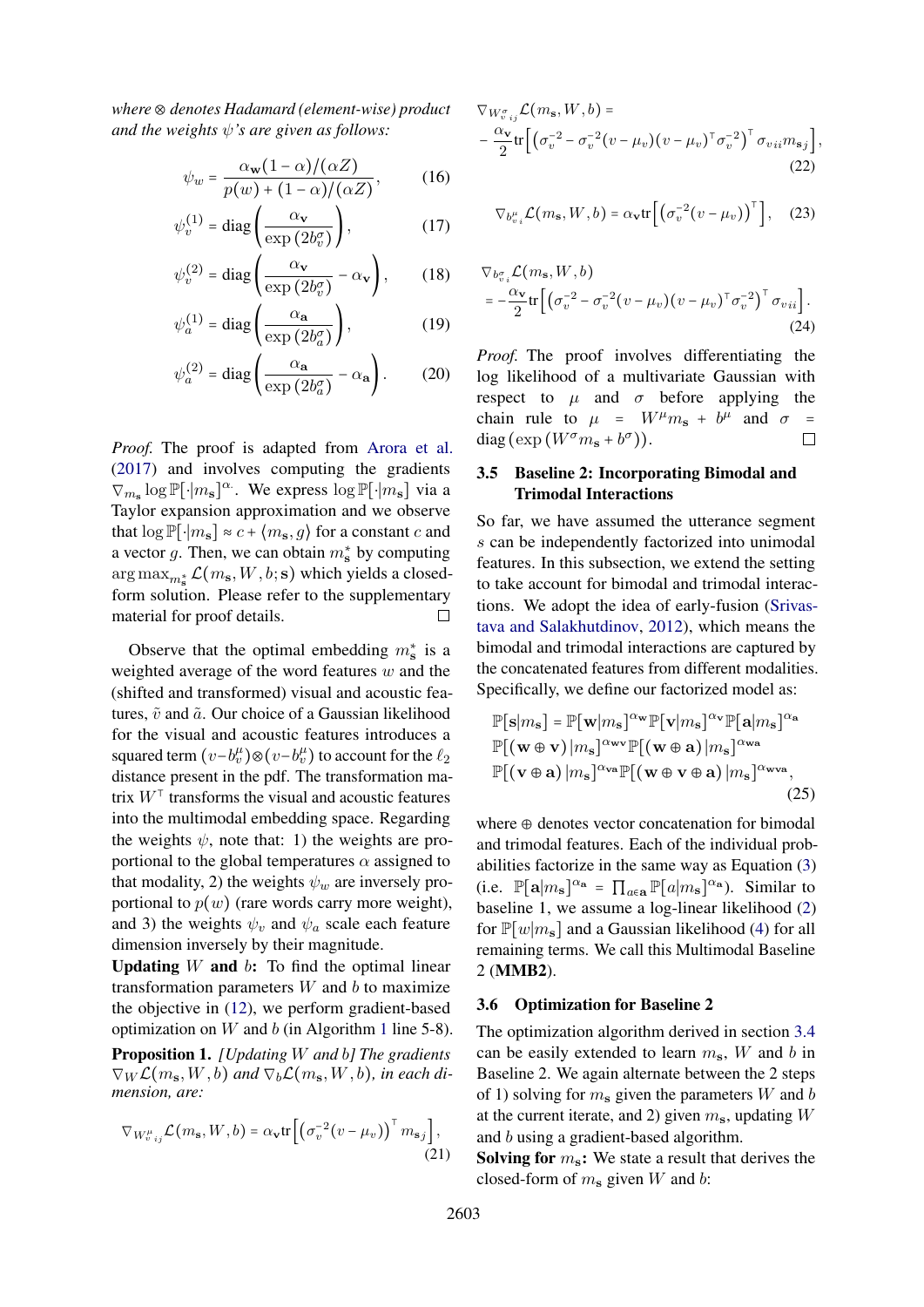<span id="page-5-1"></span>Corollary 1. *[Solving for* ms*] Assume that the optimal*  $m_s$  *lies on the unit sphere (i.e.*  $||m_s||_2^2 = 1$ *). The closed-form (in Algorithm [1](#page-3-2) line 4) for*  $m_s$  *is:* 

$$
m_s^* = \sum_{w \in \mathbf{w}} \psi_w w
$$
  
+ 
$$
\sum_{v \in \mathbf{v}} \left( W_v^{\mu \top} \tilde{v}^{(1)} \psi_v^{(1)} + W_v^{\sigma \top} \tilde{v}^{(2)} \psi_v^{(2)} \right)
$$
  
+ 
$$
\sum_{a \in \mathbf{a}} \left( W_a^{\mu \top} \tilde{a}^{(1)} \psi_a^{(1)} + W_a^{\sigma \top} \tilde{a}^{(2)} \psi_a^{(2)} \right)
$$
  
+ 
$$
\sum_{\substack{\mathbf{f} \in \{\mathbf{w} \oplus \mathbf{v}, \mathbf{w} \oplus \mathbf{a}, \ f \in \mathbf{f}}} \sum_{\substack{\mathbf{f} \in \{\mathbf{w} \oplus \mathbf{v}, \mathbf{w} \oplus \mathbf{a}\} \\ \mathbf{v} \oplus \mathbf{a}, \mathbf{w} \oplus \mathbf{v} \oplus \mathbf{a}\}} \left( W_f^{\mu \top} \tilde{f}^{(1)} \psi_f^{(1)} + W_f^{\sigma \top} \tilde{f}^{(2)} \psi_f^{(2)} \right)
$$
(26)

*where the shifted (and squared) visual features are:*

$$
\tilde{v}^{(1)} = v - b_v^{\mu}, \ \tilde{v}^{(2)} = (v - b_v^{\mu}) \otimes (v - b_v^{\mu}), \quad (27)
$$

(and analogously for  $\tilde{f}^{(1)}, \tilde{f}^{(2)}, f \in \{a, w \oplus v, w \oplus v\}$  $a, v \oplus a, w \oplus v \oplus a$ *). The weights*  $\psi$ *'s are:* 

$$
\psi_w = \frac{\alpha_{\mathbf{w}}(1-\alpha)/(\alpha Z)}{p(w) + (1-\alpha)/(\alpha Z)},\tag{28}
$$

$$
\psi_v^{(1)} = \text{diag}\left(\frac{\alpha_v}{\exp(2b_v^{\sigma})}\right),\tag{29}
$$

$$
\psi_v^{(2)} = \text{diag}\left(\frac{\alpha_v}{\exp(2b_v^{\sigma})} - \alpha_v\right). \tag{30}
$$

(and analogously for  $\psi_{f}^{(1)}$  $f^{(1)}, \psi_f^{(2)}, f \in \{a, w \oplus v, w \oplus$  $a, v \oplus a, w \oplus v \oplus a$ .

*Proof.* The proof is a symmetric extension of Theorem [1](#page-3-6) to take into account the Gaussian likelihoods for bimodal and trimodal features.  $\Box$ 

**Updating** W and  $b$ : The gradient equations for updating  $W$  and  $b$  are identical to those derived in Proposition [1,](#page-4-4) Equations [\(21](#page-4-0)[-24\)](#page-4-3).

### 3.7 Multimodal Prediction

Given the optimal embeddings  $m_s$ , we can now train a classifier from  $m<sub>s</sub>$  to labels y for multimodal prediction.  $m<sub>s</sub>$  can also be fine-tuned on labeled data (i.e. taking gradient descent steps to update  $m_s$  with respect to the task-specific loss functions) to learn task-specific multimodal utterance representations. In our experiments, we use a fully connected neural network for our classifier.

### 4 Experimental Setup

To evaluate the generalization of our models, we perform experiments on multimodal

<span id="page-5-0"></span>

Figure 2: Histogram visualizations of the visual (top) and acoustic (bottom) features in some CMU-MOSI multimodal utterances. Many of the features converge to a Gaussian distribution across the time steps in the utterance, justifying our parametrization for the visual and acoustic likelihood functions.

speaker traits recognition and multimodal sentiment analysis. The code for our experiments is released at [https://github.com/](https://github.com/yaochie/multimodal-baselines) [yaochie/multimodal-baselines](https://github.com/yaochie/multimodal-baselines), and all datasets for our experiments can be downloaded at [https://github.com/A2Zadeh/](https://github.com/A2Zadeh/CMU-MultimodalSDK) [CMU-MultimodalSDK](https://github.com/A2Zadeh/CMU-MultimodalSDK).

### 4.1 Datasets

All datasets consist of monologue videos where the speaker's intentions are conveyed through the language, visual and acoustic modalities. The multimodal features are described in the next subsection. Multimodal Speaker Traits Recognition involves recognizing speaker traits based on multimodal utterances. POM [\(Park et al.,](#page-9-9) [2014\)](#page-9-9) contains 903 videos each annotated for speaker traits: confident (con), voice pleasant (voi), dominance (dom), vivid (viv), reserved (res), trusting (tru), relaxed (rel), outgoing (out), thorough (tho), nervous (ner), and humorous (hum). The abbreviations (inside parentheses) are used in the tables.

Multimodal Sentiment Analysis involves analyzing speaker sentiment based on video content. Multimodal sentiment analysis extends conventional language-based sentiment analysis to a multimodal setup where both verbal and non-verbal signals contribute to the expression of sentiment. We use CMU-MOSI [\(Zadeh et al.,](#page-10-6) [2016\)](#page-10-6) which consists of 2199 opinion segments from online videos each annotated with sentiment from strongly negative  $(-3)$  to strongly positive  $(+3)$ .

#### 4.2 Multimodal Features and Alignment

GloVe word embeddings [\(Pennington et al.,](#page-9-18) [2014\)](#page-9-18), Facet [\(iMotions,](#page-9-19) [2017\)](#page-9-19) and COVAREP [\(Degottex](#page-8-11) [et al.,](#page-8-11) [2014\)](#page-8-11) are extracted for the language, visual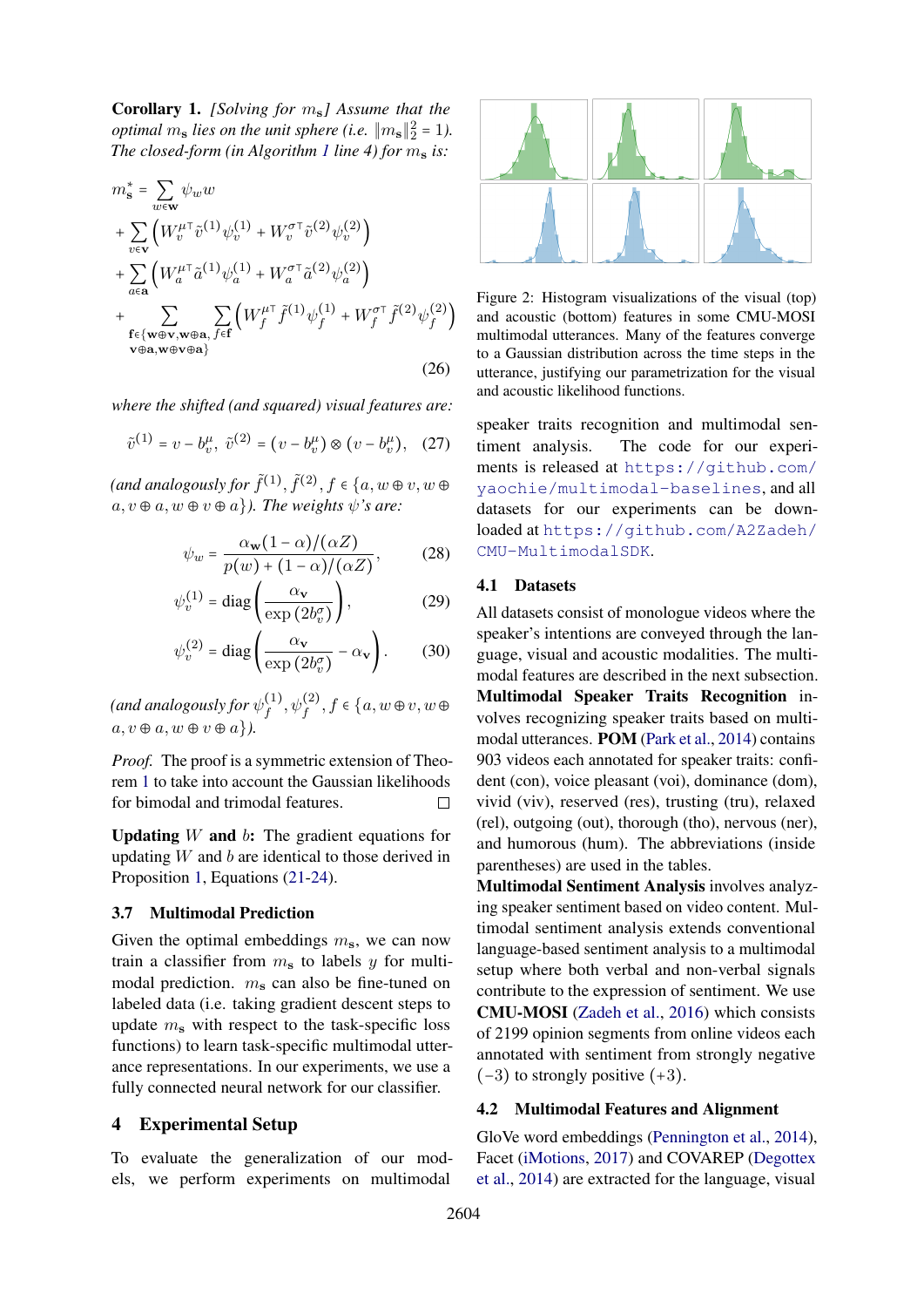<span id="page-6-2"></span>

| Dataset          | L.<br>POM Personality Trait Recognition, measured in MAE |          |          |          |          |          | Dataset  | <b>CMU-MOSI</b> |              |          |          |                  |                  |      |
|------------------|----------------------------------------------------------|----------|----------|----------|----------|----------|----------|-----------------|--------------|----------|----------|------------------|------------------|------|
| Task             | Con                                                      | Voi      | Dom      | Viv      | Res      | Tru      | Rel      | Out             | Tho          | Ner      | Hum      | Task             | <b>Sentiment</b> |      |
| Majority         | 1.483                                                    | 1.089    | 1.167    | 1.158    | 1.166    | 0.743    | 0.753    | 0.872           | 0.939        | 1.181    | 1.774    | Metric           | A(2)             | F1   |
| <b>SVM</b>       | 1.071                                                    | 0.938    | 0.865    | 1.043    | 0.877    | 0.536    | 0.594    | 0.702           | 0.728        | 0.714    | 0.801    | Majority         | 50.2             | 50.1 |
| DF               | 1.033                                                    | 0.899    | 0.870    | 0.997    | 0.884    | 0.534    | 0.591    | 0.698           | 0.732        | 0.695    | 0.768    | RF               | 56.4             | 56.3 |
| $EF-LSTM(*)$     | 1.035                                                    | 0.911    | 0.880    | 0.981    | 0.872    | 0.556    | 0.594    | 0.700           | 0.712        | 0.706    | 0.762    | <b>THMM</b>      | 50.7             | 45.4 |
| MV-LSTM          | 1.029                                                    | 0.971    | 0.944    | 0.976    | 0.877    | 0.523    | 0.625    | 0.703           | 0.792        | 0.687    | 0.770    | $EF-HCRF^{(*)}$  | 65.3             | 65.4 |
| <b>BC-LSTM</b>   | 1.016                                                    | 0.914    | 0.859    | 0.905    | 0.888    | 0.564    | 0.630    | 0.708           | 0.680        | 0.705    | 0.767    | $MV-HCRF(*)$     | 65.6             | 65.7 |
| <b>TFN</b>       | 1.049                                                    | 0.927    | 0.864    | 1.000    | 0.900    | 0.572    | 0.621    | 0.706           | 0.743        | 0.727    | 0.770    | <b>SVM-MD</b>    | 71.6             | 72.3 |
| <b>MFN</b>       | 0.952                                                    | 0.882    | 0.835    | 0.908    | 0.821    | 0.521    | 0.566    | 0.679           | 0.665        | 0.654    | 0.727    | C-MKL            | 72.3             | 72.0 |
| MMB <sub>2</sub> | 1.015                                                    | 0.878    | 0.885    | 0.967    | 0.857    | 0.522    | 0.578    | 0.685           | 0.705        | 0.692    | 0.726    | DF               | 72.3             | 72.1 |
|                  |                                                          |          |          |          |          |          |          |                 |              |          |          | <b>SAL-CNN</b>   | 73.0             | 72.6 |
| Dataset          | ٠<br>POM Personality Trait Recognition, measured in r    |          |          |          |          |          |          |                 | $EF-LSTM(*)$ | 74.3     | 74.3     |                  |                  |      |
| Task             | Con                                                      | Voi      | Dom      | Viv      | Res      | Tru      | Rel      | Out             | Tho          | Ner      | Hum      | MV-LSTM          | 73.9             | 74.0 |
| Majority         | $-0.041$                                                 | $-0.104$ | $-0.031$ | $-0.044$ | 0.006    | $-0.077$ | $-0.024$ | $-0.085$        | $-0.130$     | 0.097    | $-0.069$ | <b>BC-LSTM</b>   | 73.9             | 73.9 |
| <b>SVM</b>       | 0.063                                                    | $-0.004$ | 0.141    | 0.076    | 0.134    | 0.168    | 0.104    | 0.066           | 0.134        | 0.068    | 0.147    | <b>TFN</b>       | 74.6             | 74.5 |
| DF               | 0.240                                                    | 0.017    | 0.139    | 0.173    | 0.118    | 0.143    | 0.019    | 0.093           | 0.041        | 0.136    | 0.259    | <b>MFN</b>       | 77.4             | 77.3 |
| $EF-LSTM^{(*)}$  | 0.221                                                    | 0.042    | 0.151    | 0.239    | 0.268    | 0.069    | 0.092    | 0.215           | 0.252        | 0.159    | 0.272    | MMB1             | 73.6             | 73.4 |
| MV-LSTM          | 0.358                                                    | 0.131    | 0.146    | 0.347    | 0.323    | 0.237    | 0.119    | 0.238           | 0.284        | 0.258    | 0.317    | MMB <sub>2</sub> | 75.2             | 75.1 |
| <b>BC-LSTM</b>   | 0.359                                                    | 0.081    | 0.234    | 0.417    | 0.450    | 0.109    | 0.075    | 0.078           | 0.363        | 0.184    | 0.319    |                  |                  |      |
| <b>TFN</b>       | 0.089                                                    | 0.030    | 0.020    | 0.204    | $-0.051$ | $-0.064$ | 0.114    | 0.060           | 0.048        | $-0.002$ | 0.213    |                  |                  |      |
| <b>MFN</b>       | 0.395                                                    | 0.193    | 0.313    | 0.431    | 0.333    | 0.296    | 0.255    | 0.259           | 0.381        | 0.318    | 0.386    |                  |                  |      |
| MMB <sub>2</sub> | 0.350                                                    | 0.220    | 0.333    | 0.434    | 0.332    | 0.176    | 0.224    | 0.318           | 0.394        | 0.296    | 0.366    |                  |                  |      |

Table 1: Results for multimodal personality trait recognition on POM (left) and multimodal sentiment analysis on CMU-MOSI (right). EF-LSTM<sup>(\*)</sup> and HCRF<sup>(\*)</sup> denote the best result obtained from the LSTM and HCRF variants respectively. The top two results are highlighted in bold. Our proposed baseline model (MMB2), despite its simplicity, often ranks in the top two models and outperforms many large neural models such as C-MKL, DF, SAL-CNN, EF-LSTM, MV-LSTM, BC-LSTM, TFN, and MFN.

and acoustic modalities respectively<sup>[1](#page-6-1)</sup>. Forced alignment is performed using P2FA [\(Yuan and Liber](#page-10-15)[man,](#page-10-15) [2008\)](#page-10-15) to obtain the exact utterance times of each word. The video and audio features are aligned by computing the expectation of their features over each word interval [\(Liang et al.,](#page-9-8) [2018\)](#page-9-8).

### 4.3 Evaluation Metrics

For classification, we report multiclass classification accuracy  $A(c)$  where c denotes the number of classes and F1 score. For regression, we report Mean Absolute Error (MAE) and Pearson's correlation (r). For MAE lower values indicate better performance. For all remaining metrics, higher values indicate better performance.

### 5 Results and Discussion

### <span id="page-6-0"></span>5.1 Gaussian Likelihood Assumption

Before proceeding to the experimental results, we perform some sanity checks on our modeling assumptions. We plotted histograms of the visual and acoustic features in CMU-MOSI utterances to visually determine if they resemble a Gaussian distribution. From the plots in Figure [2,](#page-5-0) we observe that many of the features indeed converge approximately to a Gaussian distribution across the time steps in the utterance, justifying the parametrization for the visual and acoustic likelihood functions in our model.

### 5.2 Supervised Learning

Our first set of experiments evaluates the performance of our baselines on two multimodal prediction tasks: multimodal sentiment analysis on CMU-MOSI and multimodal speaker traits recognition on POM. On CMU-MOSI (right side of Table [1\)](#page-6-2), our model MMB2 performs competitively against many neural models including early fusion deep neural networks [\(Nojavanasghari et al.,](#page-9-20) [2016\)](#page-9-20), several variants of LSTMs (stacked, bidirectional etc.) [\(Hochreiter and Schmidhuber,](#page-9-10) [1997;](#page-9-10) [Schus](#page-10-16)[ter and Paliwal,](#page-10-16) [1997\)](#page-10-16), Multi-view LSTMs [\(Ra](#page-9-14)[jagopalan et al.,](#page-9-14) [2016\)](#page-9-14), and tensor product recurrent models (TFN) [\(Zadeh et al.,](#page-10-5) [2017\)](#page-10-5). For multimodal personality traits recognition on POM (left side of Table [1\)](#page-6-2), our baseline is able to additionally outperform more complicated memory-based recurrent models such as MFN [\(Zadeh et al.,](#page-10-17) [2018\)](#page-10-17) on several metrics. We view this as an impressive achievement considering the simplicity of our model and the significantly fewer parameters that our model contains. As we will later show, our model's strong performance comes with the additional benefit of being significantly faster than the existing models.

<span id="page-6-1"></span><sup>&</sup>lt;sup>1</sup>Details on feature extraction are in supplementary.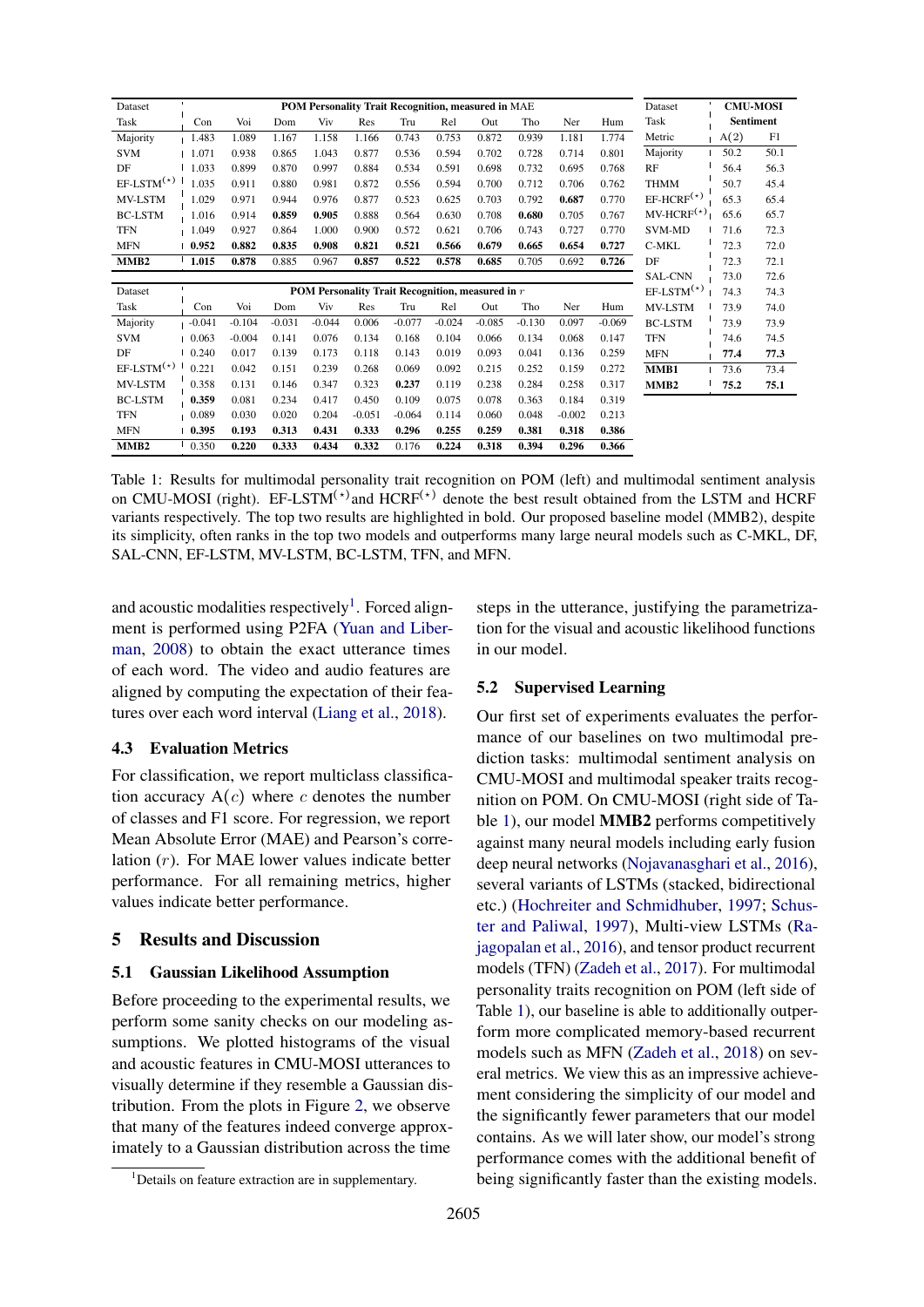<span id="page-7-0"></span>

|          | <b>Dataset</b>   | <b>CMU-MOSI</b> |      |  |  |
|----------|------------------|-----------------|------|--|--|
| % Labels | Task             | Sentiment       |      |  |  |
|          | Metric           | A(2)            | F1   |  |  |
|          | AE               | 55.4            | 54.7 |  |  |
| 40%      | seq2seq          | 56.4            | 49.3 |  |  |
|          | MMR <sub>2</sub> | 72.9            | 72.8 |  |  |
|          | AE.              | 55.2            | 54.2 |  |  |
| 60%      | seq2seq          | 56.3            | 51.5 |  |  |
|          | MMR <sub>2</sub> | 73.6            | 73.5 |  |  |
|          | AE.              | 55.2            | 54.8 |  |  |
| 80%      | seq2seq          | 55.7            | 54.7 |  |  |
|          | MMB <sub>2</sub> | 74.1            | 74.1 |  |  |
|          | АE               | 55.2            | 53.2 |  |  |
| 100%     | seq2seq          | 57.0            | 54.1 |  |  |
|          | MMB2             | 75.1            | 75.1 |  |  |

Table 2: Semi-supervised sentiment prediction results on CMU-MOSI. Our model outperforms deep autoencoders (AE) and their recurrent variant (seq2seq), remaining strong despite limited labeled data.

### 5.3 Semi-supervised Learning

Our next set of experiments evaluates the performance of our proposed baseline models when there is limited labeled data. Intuitively, we expect our model to have a lower sample complexity since training our model involves learning fewer parameters. As a result, we hypothesize that our model will generalize better when there is limited amounts of labeled data as compared to larger neural models with a greater number of parameters.

We test this hypothesis by evaluating the performance of our model on the CMU-MOSI dataset with only 40%, 60%, 80%, and 100% of the training labels. The remainder of the train set now consists of unlabeled data which is also used during training but in a semi-supervised fashion. We use the entire train set (both labeled and unlabeled data) for unsupervised learning of our multimodal embeddings before the embeddings are fine-tuned to predict the label using limited labeled data. A comparison is performed with two models that also learn embeddings from unlabeled multimodal utterances: 1) deep averaging autoencoder (AE) [\(Iyyer et al.,](#page-9-21) [2015;](#page-9-21) [Hinton and Salakhutdinov,](#page-8-12) [2006\)](#page-8-12) which averages the temporal dimension before using a fully connected autoencoder to learn a latent embedding, and 2) sequence to sequence autoencoder (seq2seq) [\(Sutskever et al.,](#page-10-18) [2014\)](#page-10-18) which captures temporal information using a recurrent neural network encoder and decoder. For each of these models, an autoencoding model is used to learn embeddings on the entire training set (both labeled and unlabeled data) before the embeddings are fine-tuned to predict the label using limited la-

<span id="page-7-1"></span>

| Method           | <b>Average Time (s)</b> | <b>Inferences Per Second (IPS)</b> |
|------------------|-------------------------|------------------------------------|
| DF               | 0.305                   | 1850                               |
| EF-LSTM          | 0.022                   | 31200                              |
| <b>MV-LSTM</b>   | 0.490                   | 1400                               |
| <b>BC-LSTM</b>   | 0.210                   | 3270                               |
| <b>TFN</b>       | 2.058                   | 333                                |
| <b>MFN</b>       | 0.144                   | 4760                               |
| MMB1             | 0.00163                 | 421000                             |
| MMB <sub>2</sub> | 0.00219                 | 313000                             |

Table 3: Average time taken for inference on the CMU-MOSI test set and Inferences Per Second (IPS) on a single Nvidia GeForce GTX 1080 Ti GPU, averaged over 5 trials. Our proposed baselines are more than 10 times faster than the closest neural model (EF-LSTM).

<span id="page-7-2"></span>

| Dataset             |    |        | <b>CMU-MOSI</b>  |      |  |
|---------------------|----|--------|------------------|------|--|
| Task                |    |        | <b>Sentiment</b> |      |  |
| Model               | РE | $FT +$ | A(2)             | F1   |  |
| MMB2, language only |    |        | 72.3             | 73.7 |  |
| MMB <sub>2</sub>    |    |        | 74.1             | 73.9 |  |
| MM <sub>B2</sub>    | х  |        | 74.6             | 74.6 |  |
| MM <sub>B2</sub>    |    |        | 74.6             | 74.6 |  |
| MMR2                |    |        | 75.2             | 75.1 |  |

Table 4: Ablation studies on CMU-MOSI test set. Incorporating nonverbal (visual and acoustic) features, positional encodings (PE), and task-specific fine tuning (FT) are important for good prediction performance.

beled data. The validation and test sets remains unchanged for fair comparison.

Under this semi-supervised setting, we show prediction results on the CMU-MOSI test set in Table [2.](#page-7-0) Empirically, we find that our model is able to outperform deep autoencoders and their recurrent variant. Our model remains strong and only suffers a drop in performance of about 3% (75.1%  $\rightarrow$  72.9% binary accuracy) despite having access to only 40% of the labeled training data.

#### 5.4 Inference Timing Comparisons

To demonstrate another strength of our model, we compare the inference times of our model with existing baselines in Table [3.](#page-7-1) Our model achieves an inference per second (IPS) of more than 10 times the closest neural model (EF-LSTM). We attribute this speedup to our (approximate) closed form solution for  $m_s$  as derived in Theorem [1](#page-3-6) and Corollary [1,](#page-5-1) the small size of our model, as well as the fewer number of parameters (linear transformation parameters and classifier parameters) involved.

### 5.5 Ablation Study

To further motivate our design decisions, we test some ablations of our model: 1) we remove the modeling capabilities of the visual and acoustic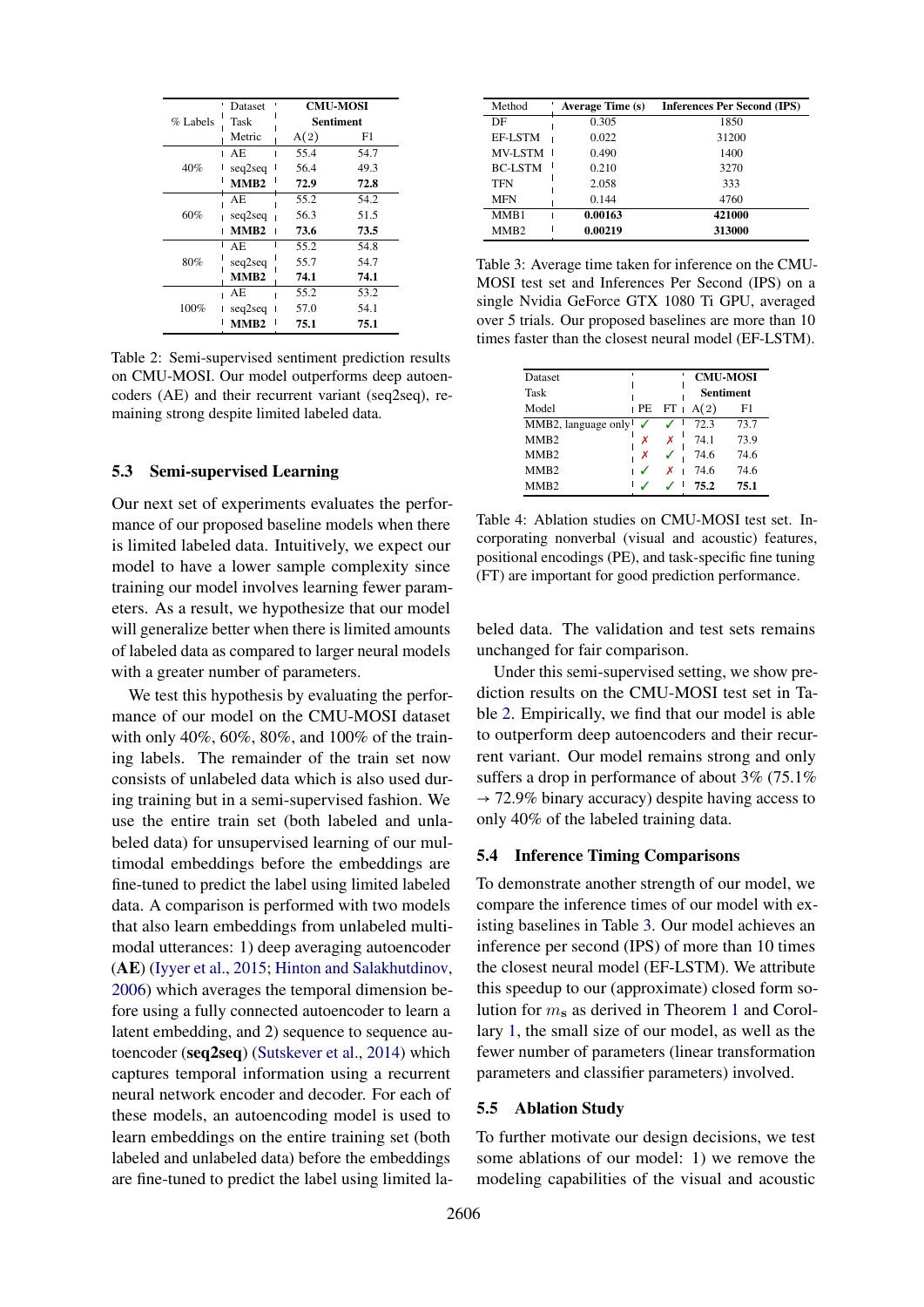modalities, instead modeling only the language modality, 2) we remove the positional encodings, and 3) we remove the fine tuning step. We provide these results in Table [4](#page-7-2) and observe that each component is indeed important for our model. Although the text only model performs decently, incorporating visual and acoustic features under our modeling assumption improves performance. Our results also demonstrate the effectiveness of positional encodings and fine tuning without having to incorporate any additional learnable parameters.

### 6 Conclusion

This paper proposed two simple but strong baselines to learn embeddings of multimodal utterances. The first baseline assumes a factorization of the utterance into unimodal factors conditioned on the joint embedding while the second baseline extends the first by assuming a factorization into unimodal, bimodal, and trimodal factors. Both proposed models retain simplicity and efficiency during both learning and inference. From experiments across multimodal tasks and datasets, we show that our proposed baseline models: 1) display competitive performance on supervised multimodal prediction, 2) outperform classical deep autoencoders for semisupervised multimodal prediction and 3) attain significant (10 times) speedup during inference. Overall, we believe that our strong baseline models provide new benchmarks for future research in multimodal learning.

## Acknowledgements

PPL and LM were partially supported by Samsung and NSF (Award 1750439). Any opinions, findings, and conclusions or recommendations expressed in this material are those of the author(s) and do not necessarily reflect the views of Samsung and NSF, and no official endorsement should be inferred. YHT and RS were supported in part by the NSF IIS1763562, Office of Naval Research N000141812861, and Google focused award. We would also like to acknowledge NVIDIA's GPU support and the anonymous reviewers for their constructive comments on this paper.

### References

<span id="page-8-9"></span>Jacob Andreas and Dan Klein. 2015. [When and why](https://doi.org/10.3115/v1/N15-1027) [are log-linear models self-normalizing?](https://doi.org/10.3115/v1/N15-1027) In *Proceedings of the 2015 Conference of the North American Chapter of the Association for Computational* *Linguistics: Human Language Technologies*, pages 244–249. Association for Computational Linguistics.

- <span id="page-8-10"></span>Jacob Andreas, Maxim Rabinovich, Michael I. Jordan, and Dan Klein. 2015. [On the accuracy of self](http://dl.acm.org/citation.cfm?id=2969239.2969438)[normalized log-linear models.](http://dl.acm.org/citation.cfm?id=2969239.2969438) In *Proceedings of the 28th International Conference on Neural Information Processing Systems - Volume 1*, NIPS'15, pages 1783–1791, Cambridge, MA, USA. MIT Press.
- <span id="page-8-8"></span>Sanjeev Arora, Yuanzhi Li, Yingyu Liang, Tengyu Ma, and Andrej Risteski. 2016. A latent variable model approach to pmi-based word embeddings. *Transactions of the Association for Computational Linguistics*, 4:385–399.
- <span id="page-8-6"></span>Sanjeev Arora, Yingyu Liang, and Tengyu Ma. 2017. A simple but tough-to-beat baseline for sentence embeddings. In *International Conference on Learning Representations*, ICLR.
- <span id="page-8-2"></span>Shaojie Bai, J Zico Kolter, and Vladlen Koltun. 2018. An empirical evaluation of generic convolutional and recurrent networks for sequence modeling. *arXiv preprint arXiv:1803.01271*.
- <span id="page-8-0"></span>Tadas Baltrušaitis, Chaitanya Ahuja, and Louis-Philippe Morency. 2017. Multimodal machine learning: A survey and taxonomy. *arXiv preprint arXiv:1705.09406*.
- <span id="page-8-1"></span>Ntombikayise Banda and Peter Robinson. 2011. Multimodal affect recognition in intelligent tutoring systems. In *Affective Computing and Intelligent Interaction*, pages 200–207, Berlin, Heidelberg. Springer Berlin Heidelberg.
- <span id="page-8-11"></span>Gilles Degottex, John Kane, Thomas Drugman, Tuomo Raitio, and Stefan Scherer. 2014. Covarepa collaborative voice analysis repository for speech technologies. In *Acoustics, Speech and Signal Processing (ICASSP), 2014 IEEE International Conference on*, pages 960–964. IEEE.
- <span id="page-8-7"></span>Michael Denkowski and Graham Neubig. 2017. [Stronger baselines for trustable results in neural ma](https://doi.org/10.18653/v1/W17-3203)[chine translation.](https://doi.org/10.18653/v1/W17-3203) In *Proceedings of the First Workshop on Neural Machine Translation*, pages 18–27. Association for Computational Linguistics.
- <span id="page-8-3"></span>Jacob Devlin, Ming-Wei Chang, Kenton Lee, and Kristina Toutanova. 2018. Bert: Pre-training of deep bidirectional transformers for language understanding. *arXiv preprint arXiv:1810.04805*.
- <span id="page-8-4"></span>Jeffrey L Elman. 1990. Finding structure in time. *Cognitive science*, 14(2):179–211.
- <span id="page-8-5"></span>Ishaan Gulrajani, Faruk Ahmed, Martin Arjovsky, Vincent Dumoulin, and Aaron Courville. 2017. Improved training of wasserstein gans. *arXiv preprint arXiv:1704.00028*.
- <span id="page-8-12"></span>G. E. Hinton and R. R. Salakhutdinov. 2006. [Reduc](https://doi.org/10.1126/science.1127647)[ing the dimensionality of data with neural networks.](https://doi.org/10.1126/science.1127647) *Science*, 313(5786):504–507.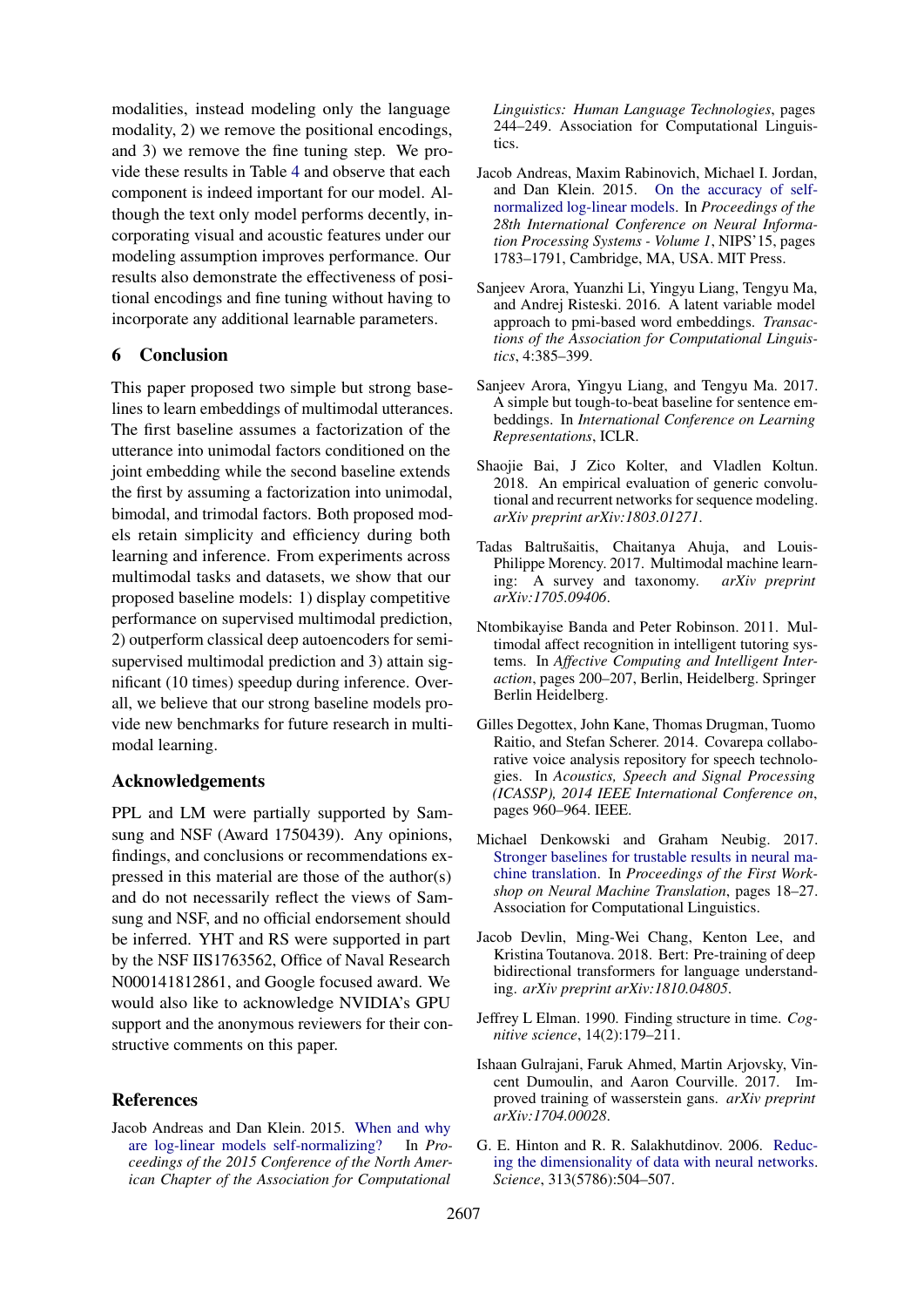<span id="page-9-10"></span>Sepp Hochreiter and Jürgen Schmidhuber. 1997. [Long](https://doi.org/10.1162/neco.1997.9.8.1735) [short-term memory.](https://doi.org/10.1162/neco.1997.9.8.1735) *Neural Comput.*, 9(8):1735– 1780.

<span id="page-9-19"></span>iMotions. 2017. [Facial expression analysis.](#page-0-1)

- <span id="page-9-21"></span>Mohit Iyyer, Varun Manjunatha, Jordan Boyd-Graber, and Hal Daumé III. 2015. [Deep unordered compo](https://doi.org/10.3115/v1/P15-1162)[sition rivals syntactic methods for text classification.](https://doi.org/10.3115/v1/P15-1162) In *Proceedings of the 53rd Annual Meeting of the Association for Computational Linguistics and the 7th International Joint Conference on Natural Language Processing (Volume 1: Long Papers)*, pages 1681–1691. Association for Computational Linguistics.
- <span id="page-9-12"></span>L. C. Jain and L. R. Medsker. 1999. *Recurrent Neural Networks: Design and Applications*, 1st edition. CRC Press, Inc., Boca Raton, FL, USA.
- <span id="page-9-3"></span>Michael Johnston, Srinivas Bangalore, Gunaranjan Vasireddy, Amanda Stent, Patrick Ehlen, Marilyn Walker, Steve Whittaker, and Preetam Maloor. 2002. [Match: An architecture for multimodal dialogue sys](https://doi.org/10.3115/1073083.1073146)[tems.](https://doi.org/10.3115/1073083.1073146) In *Proceedings of the 40th Annual Meeting on Association for Computational Linguistics*, ACL '02, pages 376–383, Stroudsburg, PA, USA. Association for Computational Linguistics.
- <span id="page-9-13"></span>Alex Krizhevsky, Ilya Sutskever, and Geoffrey E Hinton. 2012. [Imagenet classification with deep con](http://papers.nips.cc/paper/4824-imagenet-classification-with-deep-convolutional-neural-networks.pdf)[volutional neural networks.](http://papers.nips.cc/paper/4824-imagenet-classification-with-deep-convolutional-neural-networks.pdf) In F. Pereira, C. J. C. Burges, L. Bottou, and K. Q. Weinberger, editors, *Advances in Neural Information Processing Systems 25*, pages 1097–1105. Curran Associates, Inc.
- <span id="page-9-16"></span>Balaji Lakshminarayanan, Alexander Pritzel, and Charles Blundell. 2017. Simple and scalable predictive uncertainty estimation using deep ensembles. In *Advances in Neural Information Processing Systems*, pages 6402–6413.
- <span id="page-9-15"></span>Chan Woo Lee, Kyu Ye Song, Jihoon Jeong, and Woo Yong Choi. 2018. Convolutional attention networks for multimodal emotion recognition from speech and text data. *arXiv preprint arXiv:1805.06606*.
- <span id="page-9-8"></span>Paul Pu Liang, Ziyin Liu, Amir Zadeh, and Louis-Philippe Morency. 2018. Multimodal language analysis with recurrent multistage fusion. In *Proceedings of the Conference on Empirical Methods in Natural Language Processing*, EMNLP.
- <span id="page-9-7"></span>C. Lisetti, F. Nasoz, C. LeRouge, O. Ozyer, and K. Alvarez. 2003. [Developing multimodal intelligent af](https://doi.org/10.1016/S1071-5819(03)00051-X)[fective interfaces for tele-home health care.](https://doi.org/10.1016/S1071-5819(03)00051-X) *Int. J. Hum.-Comput. Stud.*, 59(1-2):245–255.
- <span id="page-9-5"></span>Xia Mao and Zheng Li. 2012. [Multimodal intelligent](https://doi.org/10.5772/29041) [tutoring systems.](https://doi.org/10.5772/29041) In Elvis Pontes, Anderson Silva, Adilson Guelfi, and Sergio Takeo Kofuji, editors, *E-Learning*, chapter 6. IntechOpen, Rijeka.
- <span id="page-9-17"></span>Andriy Mnih and Geoffrey Hinton. 2007. [Three new](https://doi.org/10.1145/1273496.1273577) [graphical models for statistical language modelling.](https://doi.org/10.1145/1273496.1273577) In *Proceedings of the 24th International Conference on Machine Learning*, ICML '07, pages 641–648, New York, NY, USA. ACM.
- <span id="page-9-1"></span>Melissa Montalvo, Eduardo Calle-Ortiz, and Juan Chica. 2017. [A multimodal robot based model](https://doi.org/10.1145/3029798.3038315) [for the preservation of intangible cultural heritage.](https://doi.org/10.1145/3029798.3038315) In *Proceedings of the Companion of the 2017 ACM/IEEE International Conference on Human-Robot Interaction*, HRI '17, pages 213–214, New York, NY, USA. ACM.
- <span id="page-9-2"></span>Kuniaki Noda, Hiroaki Arie, Yuki Suga, and Tetsuya Ogata. 2014. [Multimodal integration learn](https://doi.org/https://doi.org/10.1016/j.robot.2014.03.003)[ing of robot behavior using deep neural networks.](https://doi.org/https://doi.org/10.1016/j.robot.2014.03.003) *Robotics and Autonomous Systems*, 62(6):721 – 736.
- <span id="page-9-20"></span>Behnaz Nojavanasghari, Deepak Gopinath, Jayanth Koushik, Tadas Baltrušaitis, and Louis-Philippe Morency. 2016. Deep multimodal fusion for persuasiveness prediction. In *Proceedings of the 18th ACM International Conference on Multimodal Interaction*, pages 284–288. ACM.
- <span id="page-9-0"></span>D. Papo, G. Vigliocco, P. Perniss, R.L. Thompson, D. Vinson, and Royal Society (Great Britain). 2014. *[Language as a Multimodal Phenomenon: Implica](https://books.google.ca/books?id=4JqzrQEACAAJ)[tions for Language Learning, Processing and Evolu](https://books.google.ca/books?id=4JqzrQEACAAJ)[tion ; Papers of a Theme Issue](https://books.google.ca/books?id=4JqzrQEACAAJ)*. Philosophical Transactions of the Royal Society: Biological Sciences. Royal Society Publishing.
- <span id="page-9-9"></span>Sunghyun Park, Han Suk Shim, Moitreya Chatterjee, Kenji Sagae, and Louis-Philippe Morency. 2014. [Computational analysis of persuasiveness in social](https://doi.org/10.1145/2663204.2663260) [multimedia: A novel dataset and multimodal predic](https://doi.org/10.1145/2663204.2663260)[tion approach.](https://doi.org/10.1145/2663204.2663260) In *Proceedings of the 16th International Conference on Multimodal Interaction*, ICMI '14, pages 50–57, New York, NY, USA. ACM.
- <span id="page-9-18"></span>Jeffrey Pennington, Richard Socher, and Christopher D Manning. 2014. Glove: Global vectors for word representation. In *EMNLP*, volume 14, pages 1532– 1543.
- <span id="page-9-11"></span>Matthew E Peters, Mark Neumann, Mohit Iyyer, Matt Gardner, Christopher Clark, Kenton Lee, and Luke Zettlemoyer. 2018. Deep contextualized word representations. *arXiv preprint arXiv:1802.05365*.
- <span id="page-9-6"></span>Phuong Pham and Jingtao Wang. 2018. Predicting learners' emotions in mobile mooc learning via a multimodal intelligent tutor. In *Intelligent Tutoring Systems*, pages 150–159, Cham. Springer International Publishing.
- <span id="page-9-14"></span>Shyam Sundar Rajagopalan, Louis-Philippe Morency, Tadas Baltrušaitis, and Goecke Roland. 2016. Extending long short-term memory for multi-view structured learning. In *European Conference on Computer Vision*.
- <span id="page-9-4"></span>Alexander I. Rudnicky. 2005. *[Multimodal Dialogue](https://doi.org/10.1007/1-4020-3075-4_1) [Systems](https://doi.org/10.1007/1-4020-3075-4_1)*, pages 3–11. Springer Netherlands, Dordrecht.